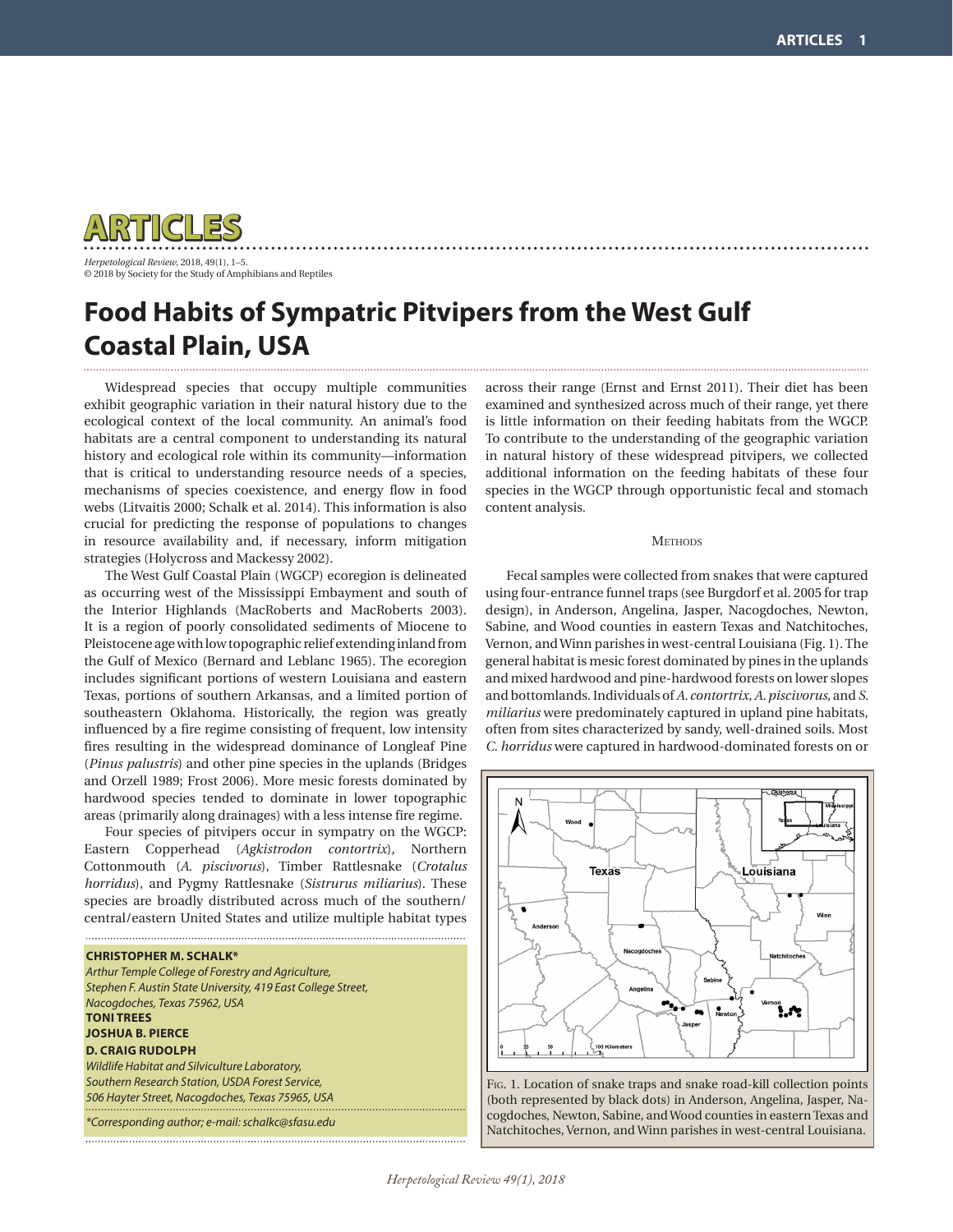

Fig. 2. UPGMA phenogram showing relationships between the four viper species based on prey items (Jaccard similarity index; cophenetic correlation = 0.9807). Species that share the same letter are not significantly different from one another (PERMANOVA; P [perm] = 0.0002).



Fig. 3. Association between prey class and snake snout-vent length for *Crotalus horridus* from the West Gulf Coastal Plain of Texas and Louisiana  $(N = 20)$ . Presence of prey was determined via fecal and stomach contents analysis.

adjacent to the floodplains of rivers and major streams. Snakes were held in the laboratory for sufficient time to pass prey items (typically a week), followed by release at point of capture. Fecal samples were stored in 80% ethanol prior to examination. We also examined the stomach contents of road-killed individuals that were opportunistically collected during the course of the study. Road-killed individuals were more generally distributed across different habitats.

Using a dissecting microscope, prey remains (primarily bone, hair, and scales) were visually identified to the lowest taxon feasible through comparison with published illustrations, museum specimens, and hair and bone samples obtained from local species of potential prey. For each prey type, we report the number of individual prey items, the numerical frequency of prey items, and the frequency of occurrence in fecal samples and stomach contents. To examine patterns of similarity of diet among the four snake species, we generated a dendrogram using Unweighted Pair Group Method with Arithmetic mean (UPGMA) cluster method using Jaccard's similarity index. We also compared the prey composition among the four species using permutational multivariate analysis of variance (PERMANOVA). Finally, we also report the ontogenetic variation in prey for a subset of *C. horridus* for which we have body size data. All analyses were conducted in the program PAST (ver. 2.16; Hammer et al. 2001).

**RESULTS** 

We examined a total of 138 snake fecal samples from the four snake species (*A. contortrix* [N = 49 fecal samples], *A. piscivorus* [N = 55 fecal samples], *C. horridus* [N = 17 fecal samples], *S. miliarius*  [N = 17 fecal samples]) and 14 snake stomachs from road-killed individuals of three species (*A. contortrix* [N = 2], *A. piscivorus* [N = 2], *C. horridus* [N =10]). From the fecal samples and stomach contents, we identified prey including invertebrates, reptiles, birds, and mammals. There was a significant difference in prey composition of *C. horridus* compared to the other three species of pitvipers (PERMANOVA,  $F = 1.99$ , P [perm] = 0.0002, Fig. 2). However, the other three species of pitvipers did not exhibit significant differences in prey composition.

*Agkistrodon contortrix* preyed upon a wide variety of prey including invertebrates, reptiles, birds, and mammals (Tables 1 and 2). *Agkistrodon contortrix* preyed upon nearly 60% of the prey types identified. Invertebrates were documented in over 50% of the fecal samples, followed by mammals (nearly 26%), reptiles (21%), and birds (2%) (Table 1). Mammal prey primarily consisted of small-bodied individuals such as mice and shrews (Table 1). Similarly, *A. piscivorus* preyed upon a wide variety of animals including invertebrates, reptiles, birds, and mammals (Tables 1 and 2) which represented 53% of the prey documented. Invertebrates and reptiles were nearly equal in their frequency of occurrence in the fecal samples (nearly 35% and 30%, respectively), followed by mammals (nearly 21%), and birds (9%) (Table 1).

Unlike the two species of *Agkistrodon*, *C. horridus* had a lower diversity of prey items found in the fecal samples and stomach contents (Tables 1 and 2), representing only 26% of the prey types. Mammals comprised nearly 90% of the identified prey in fecal samples, followed by birds and invertebrates in equal proportion (6%). However, the single invertebrate detected in the *C. horridus* fecal sample was a botfly larva, which was likely secondarily ingested when a rabbit was consumed. No reptile prey were observed in the fecal samples (Table 1). Compared to the mammal prey of the two *Agkistrodon* species, larger-bodied rabbits and squirrels were detected more frequently than smaller rodents in *C. horridus* fecal samples. Examination of ten stomachs from road-killed individuals of *C. horridus* revealed a similar pattern, with prey consisting exclusively of endotherms (90% mammals and 10% birds) (Table 2). In addition to larger-bodied mammal species, examination of stomach contents revealed the presence of small-bodied *Peromyscus* sp. (Table 2). Ontogenetically, *C. horridus* shifted from consuming mice to larger-bodied squirrel and rabbit prey with increasing body size (Fig. 3).

Similar to *C. horridus*, *S. miliarius* had a low diversity of prey items detected in the fecal samples, containing only 32% of the prey types (Table 1). Mammals were the most frequent prey found in the fecal samples of *S. miliarius*, though at a much lower frequency compared to *C. horridus* (47%), followed by reptiles (29%), and then invertebrates (17%) (Table 1). No birds were detected in *S. miliarius* fecal samples. Unlike *C. horridus*, the mammalian prey of *S. miliarius* were primarily smallbodied mice and shrews (Table 1). Skinks (*Plestiodon* spp.) were also detected across nearly one fourth of the fecal samples. No stomach contents of *S. miliarius* were examined.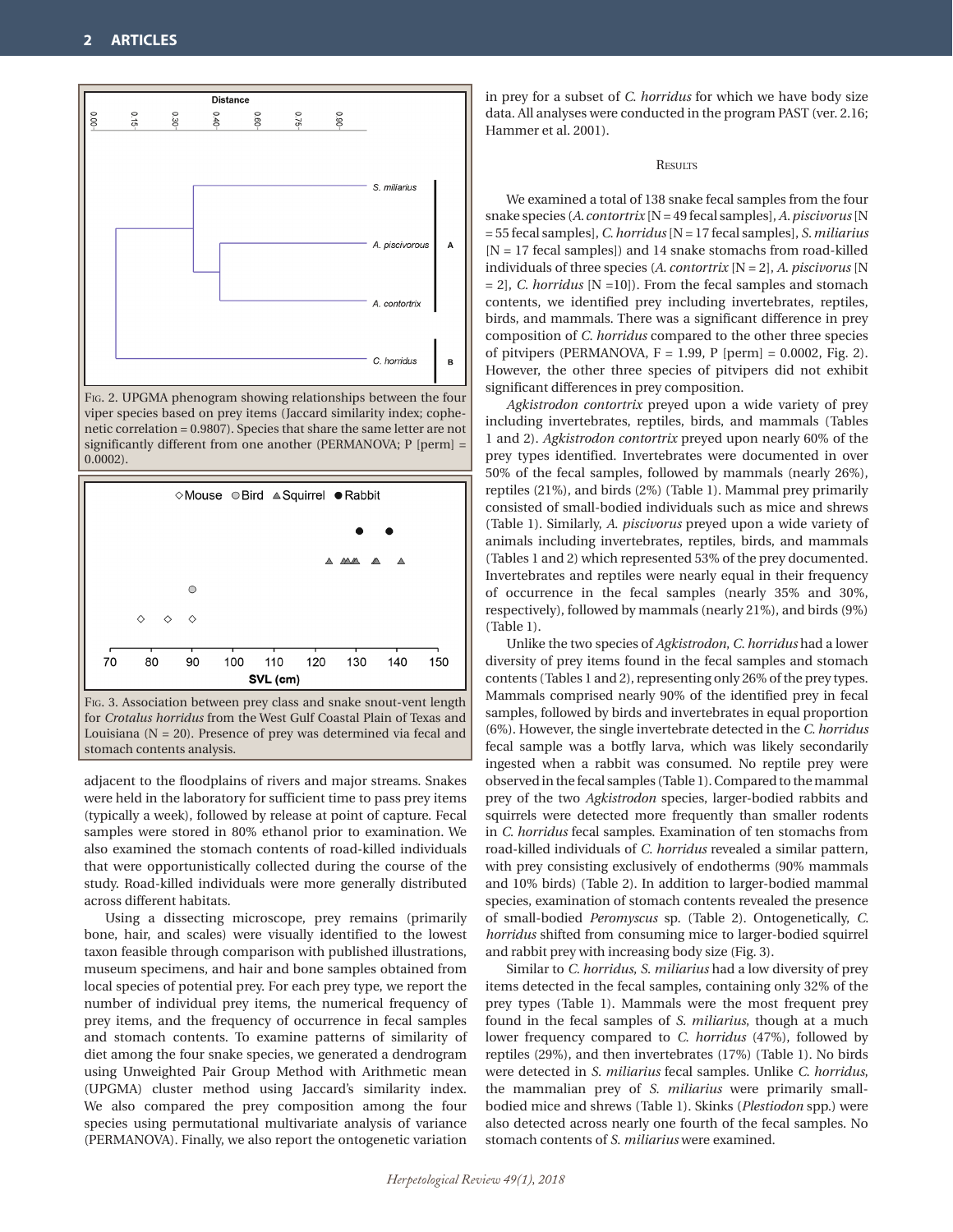Table 1. The number of individual prey items (n), the numerical frequency of prey (%N), and the frequency of occurrence of prey items across individuals (%FO) found in fecal samples in four species of sympatric pitvipers from the West Gulf Coastal Plain of Texas and Louisiana, USA. N = the number of fecal samples analyzed for each species. Taxa marked with an asterisk (\*) were likely incidental consumptions.

| <b>Taxon</b>               |                | Agkistrodon contortrix<br>$N = 49$ |                          |                          | Agkistrodon piscivorus<br>$N = 55$ |                          |                | Crotalus horridus<br>$N = 17$ |                |                | Sistrurus miliarius<br>$N = 17$ |                |  |
|----------------------------|----------------|------------------------------------|--------------------------|--------------------------|------------------------------------|--------------------------|----------------|-------------------------------|----------------|----------------|---------------------------------|----------------|--|
|                            | $\mathbf n$    | %N                                 | %FO                      | $\mathbf n$              | $\%N$                              | %FO                      | $\mathbf n$    | $\%N$                         | %FO            | $\mathbf n$    | $\%N$                           | %FO            |  |
| Invertebrates              |                |                                    |                          |                          |                                    |                          |                |                               |                |                |                                 |                |  |
| Araneae                    | $\overline{4}$ | 6.5                                | 8.2                      |                          |                                    |                          |                |                               |                | $\mathbf{1}$   | 5.3                             | 5.9            |  |
| Coleoptera                 | $\mathbf{1}$   | 1.6                                | 2.0                      | $\mathbf{1}$             | 1.6                                | 1.8                      |                |                               |                |                | $\overline{a}$                  | $\overline{a}$ |  |
| Oestridae larva*           |                | $\overline{a}$                     | $\overline{a}$           | $\overline{\phantom{a}}$ | $\overline{\phantom{a}}$           | $\overline{\phantom{a}}$ | $\mathbf{1}$   | 5.3                           | 5.9            |                |                                 |                |  |
| Cicadae                    |                |                                    | ÷,                       | $\mathbf{1}$             | 1.6                                | 1.8                      |                | $\overline{a}$                | $\overline{a}$ |                |                                 |                |  |
| Lepidoptera adult          | $\overline{2}$ | 3.2                                | 2.0                      |                          | $\sim$                             | $\Box$                   |                |                               |                |                |                                 |                |  |
| Solenopsis invicta*        |                | $\overline{\phantom{a}}$           | $\equiv$                 | $\mathbf{1}$             | 1.6                                | 1.8                      |                |                               |                |                |                                 |                |  |
| Unidentified ant*          | $\mathbf{1}$   | 1.6                                | 2.0                      | $\overline{2}$           | 3.2                                | 3.6                      |                |                               |                | $\mathbf{1}$   | 5.3                             | 5.9            |  |
| Insect eggs*               | 13             | 21.0                               | 4.1                      | $\overline{c}$           | 3.2                                | 1.8                      |                |                               |                | L,             | $\overline{\phantom{a}}$        |                |  |
| <b>Unidentified insect</b> | 11             | 17.7                               | 20.4                     | 15                       | 23.8                               | 18.2                     |                |                               |                | $\overline{2}$ | 10.5                            | 5.9            |  |
| Aves                       |                |                                    |                          |                          |                                    |                          |                |                               |                |                |                                 |                |  |
| Unidentified bird          | $\mathbf{1}$   | 1.6                                | 2.0                      | 5                        | 7.9                                | 9.1                      | $\mathbf{1}$   | 5.3                           | 5.9            |                |                                 |                |  |
| Mammalia                   |                |                                    |                          |                          |                                    |                          |                |                               |                |                |                                 |                |  |
| Sylvilagus floridanus      | $\mathbf{1}$   | 1.6                                | 2.0                      |                          |                                    |                          | $\mathbf{1}$   | 5.3                           | 5.9            |                |                                 |                |  |
| Sylvilagus sp.             |                |                                    |                          |                          |                                    |                          | $\overline{c}$ | 10.5                          | 11.8           |                |                                 |                |  |
| Mus sp.                    |                | $\overline{a}$                     | $\overline{\phantom{a}}$ |                          | $\overline{a}$                     | $\overline{a}$           | $\overline{c}$ | 10.5                          | 5.9            |                | $\overline{a}$                  |                |  |
| Peromyscus sp.             | 6              | 9.7                                | 12.2                     | $\overline{2}$           | 3.2                                | 3.6                      | ÷,             | $\overline{a}$                | $\overline{a}$ | $\mathbf{1}$   | 5.3                             | 5.9            |  |
| Reithrodontomys fulvescens | $\mathbf{1}$   | 1.6                                | 2.0                      | $\mathbf{1}$             | 1.6                                | 1.8                      | $\overline{a}$ | $\overline{a}$                | $\overline{a}$ |                |                                 |                |  |
| Sciurus carolinensis       |                |                                    |                          | L.                       | $\overline{a}$                     | $\overline{a}$           | $\overline{7}$ | 36.8                          | 41.2           |                |                                 |                |  |
| Sciurus niger              |                |                                    |                          |                          | ÷                                  | $\overline{a}$           | $\mathbf{1}$   | 5.3                           | 5.9            |                |                                 |                |  |
| Sciurus sp.                |                |                                    |                          |                          | $\overline{a}$                     | $\overline{a}$           | $\mathbf{1}$   | 5.3                           | 5.9            |                |                                 |                |  |
| Sigmodon hispidus          |                |                                    |                          | 5                        | 7.9                                | 9.1                      |                |                               |                |                |                                 |                |  |
| Blarina carolinensis       | $\mathbf{1}$   | 1.6                                | 2.0                      |                          |                                    |                          |                |                               |                | $\overline{2}$ | 10.5                            | 11.8           |  |
| Cryptotis parva            |                | $\overline{a}$                     | $\overline{a}$           |                          |                                    |                          |                |                               |                | $\mathbf{1}$   | 5.3                             | 5.9            |  |
| <b>Unidentified shrew</b>  | 3              | 4.8                                | 6.1                      |                          | $\overline{a}$                     | $\overline{a}$           |                |                               | $\overline{a}$ | $\mathbf{1}$   | 5.3                             | 5.9            |  |
| <b>Unidentified mammal</b> | $\overline{4}$ | 6.5                                | 8.2                      | 5                        | 7.9                                | 9.1                      | 3              | 15.8                          | 17.6           | 3              | 15.8                            | 17.6           |  |
| Reptilia                   |                |                                    |                          |                          |                                    |                          |                |                               |                |                |                                 |                |  |
| Anolis carolinensis        | $\overline{2}$ | 3.2                                | 4.1                      |                          |                                    |                          |                |                               |                |                |                                 |                |  |
| Sceloporus undulatus       |                | $\overline{\phantom{a}}$           | $\Box$                   | $\overline{2}$           | 3.2                                | 3.6                      |                |                               |                | $\mathbf{1}$   | 5.3                             | 5.9            |  |
| Plestiodon spp.            | $\overline{c}$ | 3.2                                | 4.1                      | $\overline{2}$           | 3.2                                | 5.5                      |                |                               |                | 5              | 26.3                            | 23.5           |  |
| Aspidoscelis sexlineata    | $\mathbf{1}$   | 1.6                                | 2.0                      | 3                        | 4.8                                | 3.6                      |                |                               |                |                |                                 |                |  |
| Terrapene carolina         |                | $\overline{\phantom{a}}$           | $\blacksquare$           | 6                        | 9.5                                | 7.3                      |                |                               |                |                |                                 |                |  |
| Reptile eggs               | $\mathbf{1}$   | 1.6                                | 2.0                      | $\overline{a}$           | $\omega$                           | $\overline{a}$           |                |                               |                |                |                                 |                |  |
| <b>Unidentified lizard</b> | $\overline{4}$ | 6.5                                | 8.2                      | $\mathbf{1}$             | 1.6                                | 1.8                      |                |                               |                |                |                                 |                |  |
| <b>Unidentified snake</b>  | $\overline{2}$ | 3.2                                | 4.1                      | 5                        | 7.9                                | 9.1                      |                |                               |                |                |                                 |                |  |
| Unidentified reptile       | $\mathbf{1}$   | 1.6                                | 2.0                      |                          |                                    |                          |                |                               |                |                |                                 |                |  |
| <b>Unknown Vertebrate</b>  |                |                                    |                          |                          |                                    |                          |                |                               |                |                |                                 |                |  |
| Unidentified vertebrate    |                |                                    |                          | $\overline{4}$           | 6.3                                | 7.3                      |                |                               |                | $\mathbf{1}$   | 5.3                             | 5.9            |  |
|                            |                |                                    |                          |                          |                                    |                          |                |                               |                |                |                                 |                |  |

## **DISCUSSION**

The broad diet of *Agkistrodon contortrix* is well documented, with prey ranging from invertebrates to ectothermic vertebrates (frogs and lizards) to endothermic vertebrates (mammals and birds) (Ernst and Ernst 2011). However, dietary composition varies across populations and appears to be linked to prey availability across different habitats as well as seasonal availability (Tennant 1984; Ernst and Ernst 2011). For example, in Kansas and Kentucky, mice and voles were the most frequently detected

prey (Bush 1959; Fitch 1982). We cannot exclude the possibility that some of the invertebrates may have been incidental prey originally consumed by the lizard prey of *A. contortrix* and the other snakes in this study. However, previous studies of Texas populations of *A. contortrix* have found that insects, especially cicadas, comprise a large proportion of the diet (Tennant 1984; Lagesse and Ford, 1996). Similarly, we observed that invertebrates were the most frequent prey consumed by *A. contortrix* from the WCGP (although due to their small size they may still represent a small proportion of prey biomass). However, we also did not detect any amphibians in the diet of *A. contortrix*, which may be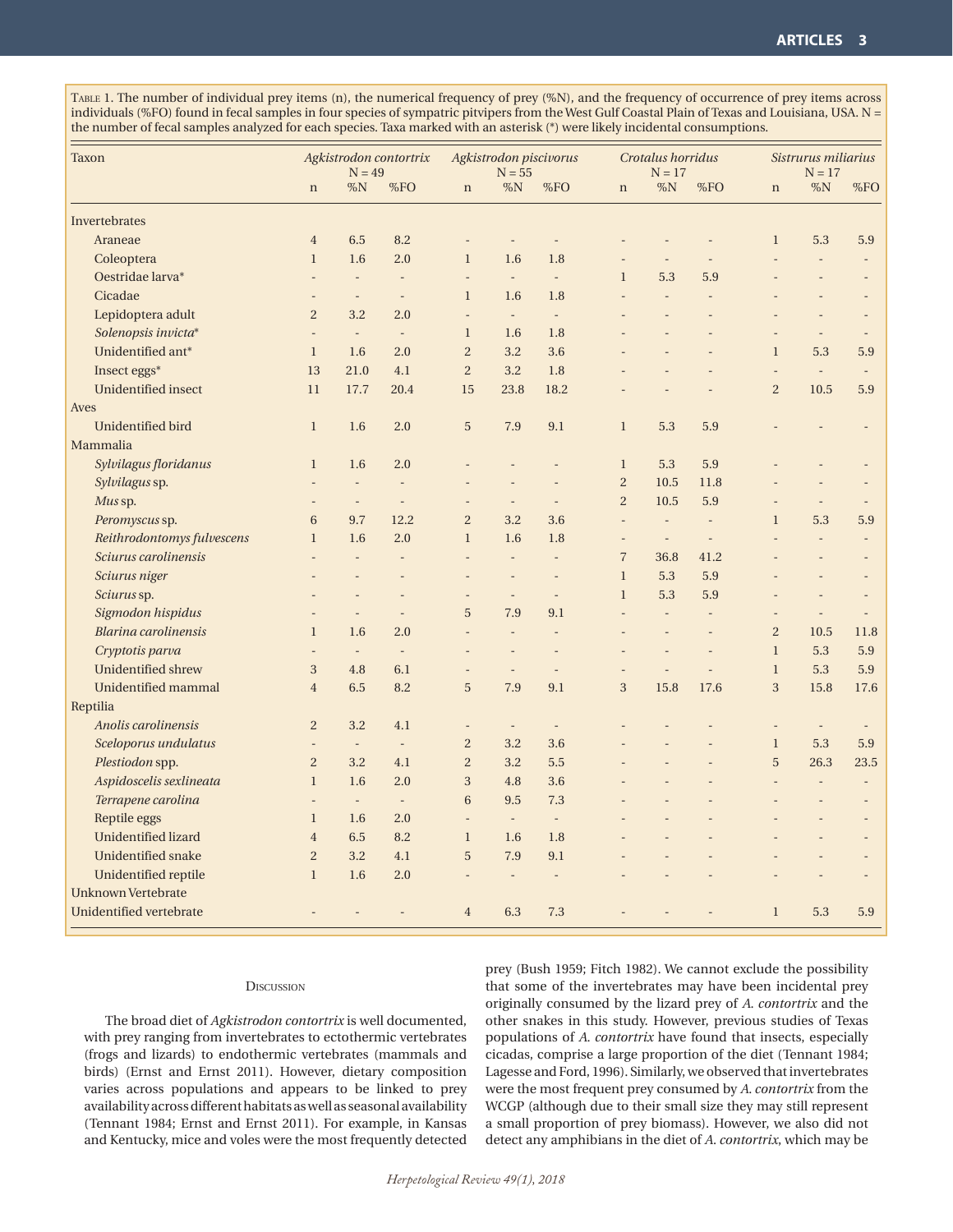Table 2. The number of individual prey items (n), the numerical frequency of prey (%N), and the frequency of occurrence of prey items across individuals (%FO) found in stomach contents in three species of pitvipers from the West Gulf Coastal Plain of Texas and Louisiana, USA. N = the number of stomachs analyzed. Note: no *Sistrurus miliarius* stomachs were examined.

| Taxon                |                          | Agkistrodon contortrix<br>$N = 2$ |                          |                          | Agkistrodon piscivorus<br>$N = 2$ |                          |              | Crotalus horridus<br>$N = 10$ |     |  |
|----------------------|--------------------------|-----------------------------------|--------------------------|--------------------------|-----------------------------------|--------------------------|--------------|-------------------------------|-----|--|
|                      | $\mathbf n$              | $\%N$                             | %FO                      | $\mathbf n$              | $\%N$                             | %FO                      | $\mathbf n$  | $\%N$                         | %FO |  |
| Invertebrates        |                          |                                   |                          |                          |                                   |                          |              |                               |     |  |
| Unidentified insect  | $\mathbf{1}$             | 50                                | 50                       |                          |                                   |                          |              |                               |     |  |
| Aves                 |                          |                                   |                          |                          |                                   |                          |              |                               |     |  |
| Unidentified bird    |                          |                                   |                          |                          |                                   |                          | $\mathbf{1}$ | 10                            | 10  |  |
| Mammalia             |                          |                                   |                          |                          |                                   |                          |              |                               |     |  |
| Sylvilagus sp.       |                          |                                   |                          |                          |                                   |                          | $\mathbf{1}$ | 10                            | 10  |  |
| Peromyscus sp.       |                          |                                   | $\overline{\phantom{m}}$ |                          |                                   | $\overline{\phantom{a}}$ | $\mathbf{1}$ | 10                            | 10  |  |
| Sciurus carolinensis |                          | $\overline{\phantom{a}}$          | $\overline{\phantom{a}}$ | $\overline{\phantom{m}}$ | $\qquad \qquad -$                 | $\overline{\phantom{a}}$ | 3            | 30                            | 20  |  |
| Sciurus niger        |                          | $\overline{\phantom{a}}$          | $\overline{\phantom{a}}$ |                          |                                   |                          | $\mathbf{1}$ | 10                            | 10  |  |
| Sciurus sp.          | $\overline{\phantom{0}}$ | $\overline{\phantom{a}}$          | $\overline{\phantom{a}}$ | $\overline{\phantom{m}}$ | $\qquad \qquad -$                 | $\qquad \qquad -$        | $\mathbf{1}$ | 10                            | 10  |  |
| Unidentified mammal  | $\mathbf{1}$             | 50                                | 50                       | $\mathbf{1}$             | 50                                | 50                       | 2            | 20                            | 20  |  |
| Reptilia             |                          |                                   |                          |                          |                                   |                          |              |                               |     |  |
| Virginia valeriae    |                          |                                   |                          | $\mathbf{1}$             | 50                                | 50                       |              |                               |     |  |

due to a potential lack of amphibian prey in the habitats where snakes were collected. However, amphibians also lack difficult to digest material such as scales, which may also be attributed to their absence from the fecal samples.

*Agkistrodonpiscivorus* has been described as an opportunistic feeder that consumes a wide variety of ectothermic and endothermic prey (Ernst and Ernst 2011). However, while this species exhibits a broad range in prey items, Ernst and Ernst (2011) concluded that fish and amphibians are the most common prey items of *A. piscivorus*. Malloy (1971) found fishes to be a significant portion of cottonmouth diet at an eastern Texas fish hatchery, second only to frogs. As with the *A. contortrix* collected in this study, all of the *A. piscivorus* were collected in sites distant from aquatic habitats, which likely explains the lack of aquatic prey that is common in other dietary studies.

Most rattlesnake species exhibit a distinct ontogenetic shift in their diet from ectothermic to endothermic prey (Klauber 1972). Clark (2002) reviewed the diet of *C. horridus* across its range and observed its unusual affinity to specialize on endothermic prey across ontogeny. It was also observed that *C. horridus* do not drop smaller prey species from their diet as they grow, but rather expand their diet to include larger species (Clark 2002). Our results are consistent with other reports on the endothermic specialization of *C. horridus*. However, our results are not consistent with previous reports on the ontogenetic shifts by Clark (2002); rather than expand its diet to include large-bodied mammals during ontogeny, *C. horridus* individuals > 110 cm SVL did not consume small mammals (e.g., mice) as the diet of larger snakes consisted almost exclusively of larger mammals (*Sciurus niger, S. carolinensis,* and *Sylvilagus* spp). Southern (at least WGCP) populations of *C. horridus* reach substantially larger body sizes than northern populations, which may account for the deletion of smaller prey species from the diet.

Unlike *C. horridus*, which expands its diet preference to larger bodied-prey during ontogeny due to a larger skull size, *S. miliarius* is constrained by the size of prey that can be consumed due to its small skull size (Tennant 1984). Thus, the larger-bodied mammals (e.g., squirrels and rabbits) consumed by *C. horridus* are unavailable to *S. miliarius*. In our study, shrews and lizards

were the most frequently detected prey; their small body size likely makes them suitable prey for *S. miliarius*. Also unlike *C. horridus*, *S. miliarius* appears to exhibit no unusual affinity for strictly endothermic prey (Clark 1949, Hamilton and Pollack 1955, Ernst and Ernst 2011). The most frequently found prey items in individuals from Louisiana were frogs (Clark 1949) while small-bodied reptiles were found in 50% of the stomachs analyzed in Georgia, followed by centipedes (Hamilton and Pollack 1955). While, little is known on the feeding ecology of *S. miliarius* in Texas; Tennant (1984) reports anecdotal observations of *S. miliarius* preying upon Blanchard's Cricket Frog (*Acris blanchardi*) in the field and accepting tree frogs, chorus frogs, skinks, and captive mice in the lab. In a similar vein to the *A. picivorous* collected in this study, *S. miliarius* were collected far from aquatic sites, which likely explains the absence of amphibians in the diet.

Fecal and stomach contents analysis provide greater resolution on the prey consumed, but are only a snapshot of recent prey items (Layman et al. 2015) and differential digestibility of prey affects detectability and evaluation of the importance of different prey (Litvaitis 2000). Stable isotopes are widely used in trophic and food-web studies (Pilgrim 2007, Willson et al. 2010, Layman et al. 2012, 2015). While results from stable isotope analysis lack the taxonomic resolution afforded from stomach contents or fecal analysis, it provides longer spatio-temporal insights into an organism's trophic ecology (Layman et al. 2012, 2015), which in turn, can provide insights to seasonal dietary shifts (*sensu* Willson et al. 2010) or response to environmental/ land use gradients (*sensu* Schalk et al. 2017). Our results would be complemented by future efforts that examine the trophic ecology of these snake species using stable isotope ratios, and provide insights into their feeding ecology across multiple spatio-temporal scales and environmental gradients.

*Acknowledgments.*—We thank C. Adams, R. R. Fleet, C. G. Montaña, F. L. Rainwater, R. W. Clark, and an anonymous reviewer for their constructive comments on the manuscript. We also thank Texas Parks and Wildlife Department, Louisiana Department of Wildlife and Fisheries, Temple-Inland Forest Products Corporation, Louisiana